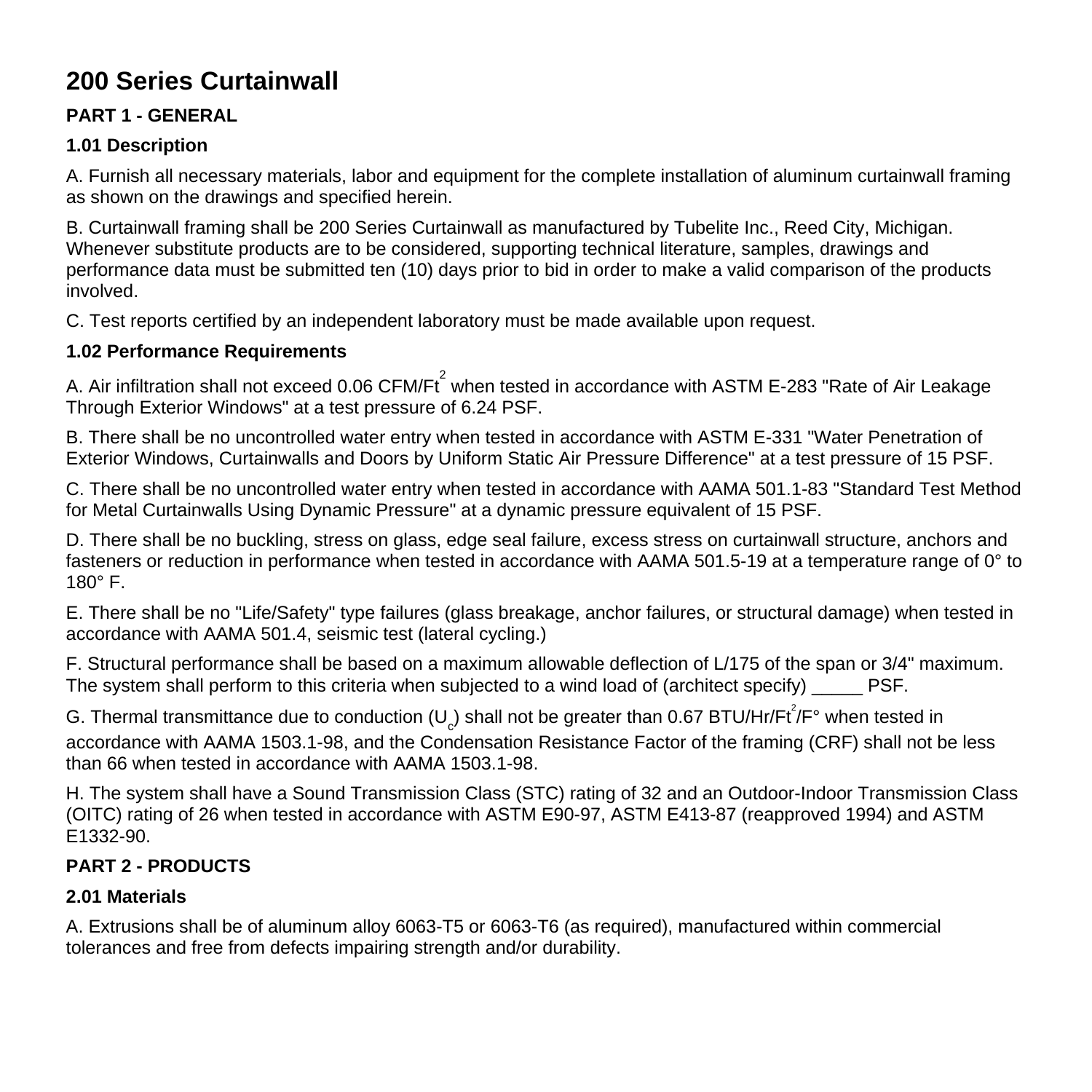B. Screws, bolts and all other accessories to be compatible with the aluminum under normal service conditions.

C. Thermal barrier shall be by means of a flexible 90 durometer EPDM isolator located at the exterior side of the glass plane preventing continuous contact between exterior and interior metal.

### **2.02 Finish**

A. All exposed framing surfaces shall be free of scratches and other serious blemishes.

- 1. Finish to be (architect select):
	- 2. Etched and clear anodized
		- 3. (AAM12C22A31)
- a) Class 2 Clear (OA)
	- 1. (AAM12C22A41)
- a) Class 1 Clear (2A)
	- 1. Electrolytically deposited color
		- 2. (AAM12C22A44)
- a) Champagne (4K)
- b) Light Amber (2K)
- c) Amber (1K)
- d) Statuary Bronze (3K)
- e) Black (OD)
	- 1. Fluoropolymer painted color **color** and the set of the set of the set of the set of the set of the set of the set of the set of the set of the set of the set of the set of the set of the set of the set of the set of the

# **PART 3 - EXECUTION**

## **3.01 Installation**

Shall be in accordance with the manufacturer's installation instructions and the approved shop drawings.

# **Note:**

In keeping with Tubelite's policy of continuing product improvements, all specifications are subject to change without written notice by the manufacturer.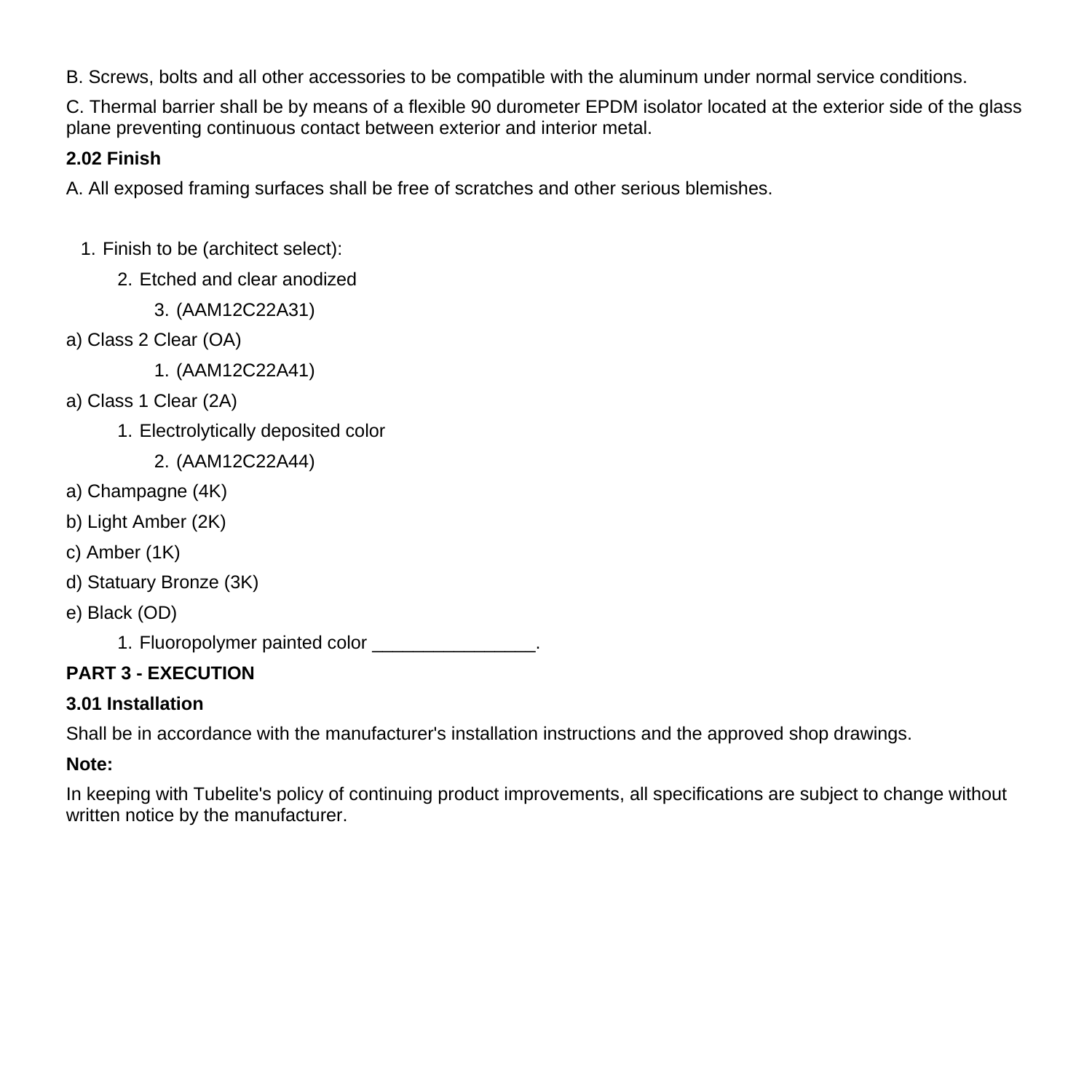# **400 Series Curtainwall**

### **PART 1 - GENERAL**

### **1.01 Description**

A. Furnish all necessary materials, labor and equipment for the complete installation of aluminum curtainwall framing as shown on the drawings and specified herein.

B. Curtainwall framing shall be 400 Series Curtainwall as manufactured by Tubelite Inc., Reed City, Michigan. Whenever substitute products are to be considered, supporting technical literature, samples, drawings and performance data must be submitted ten (10) days prior to bid in order to make a valid comparison of the products involved.

C. Test reports certified by an independent laboratory must be made available upon request.

#### **1.02 Performance Requirements**

A. Air infiltration shall not exceed 0.06 CFM/Ft<sup>2</sup> when tested in accordance with ASTM E-283 "Rate of Air Leakage Through Exterior Windows" at a test pressure of 6.24 PSF.

B. There shall be no uncontrolled water entry when tested in accordance with ASTM E-331 "Water Penetration of Exterior Windows, Curtainwalls and Doors by Uniform Static Air Pressure Difference" at a test pressure of 15 PSF.

C. There shall be no uncontrolled water entry when tested in accordance with AAMA 501.1-83 "Standard Test Method for Metal Curtainwalls Using Dynamic Pressure" at a dynamic pressure equivalent of 15 PSF.

D. There shall be no buckling, stress on glass, edge seal failure, excess stress on curtainwall structure, anchors and fasteners or reduction in performance when tested in accordance with AAMA 501.5-98 at a temperature range of 0° to  $180^\circ$  F.

E. There shall be no "Life/Safety" type failures (glass breakage, anchor failures, or structural damage) when tested in accordance with AAMA 501.4, seismic test (lateral cycling.)

F. Structural performance shall be based on a maximum allowable deflection of L/175 of the span or 3/4" maximum. The system shall perform to this criteria when subjected to a wind load of (architect specify) PSF.

G. Thermal transmittance due to conduction (U<sub>c</sub>) shall not be greater than 0.66 BTU/Hr/Ft<sup>2</sup>/F° when tested in accordance with AAMA 1503.1-98, and the Condensation Resistance Factor of the framing (CRF ) shall not be less than 68 when tested in accordance with AAMA 1503.1-98.

H. The system shall have a Sound Transmission Class (STC) rating of 32 and an Outdoor-Indoor Transmission Class (OITC) rating of 26 when tested in accordance with ASTM E90-97, ASTM E413-87 (reapproved 1994) and ASTM E1332-90.

### **PART 2 - PRODUCTS**

### **2.01 Materials**

A. Extrusions shall be of aluminum alloy 6063-T5 or 6063-T6 (as required), manufactured within commercial tolerance and free from defects impairing strength and/or durability.